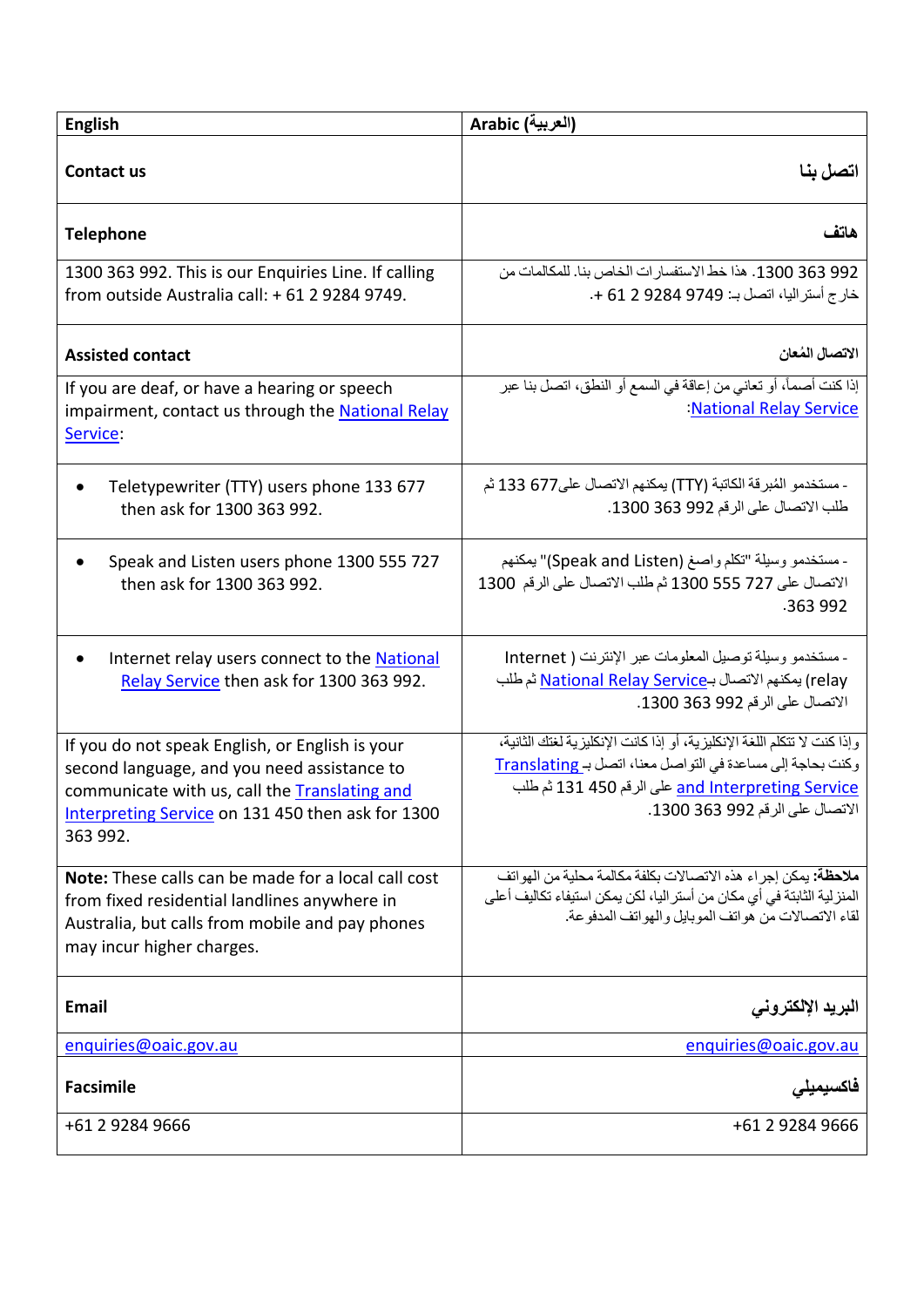| <b>Post</b>                                                                                                                                                                                                                                                       | البريد العادى                                                                                                                                                                                                                                                                                                                       |
|-------------------------------------------------------------------------------------------------------------------------------------------------------------------------------------------------------------------------------------------------------------------|-------------------------------------------------------------------------------------------------------------------------------------------------------------------------------------------------------------------------------------------------------------------------------------------------------------------------------------|
| <b>Sydney Office</b>                                                                                                                                                                                                                                              | مکتب سدنی                                                                                                                                                                                                                                                                                                                           |
| GPO Box 5218 Sydney NSW 2001                                                                                                                                                                                                                                      | GPO Box 5218 Sydney NSW 2001                                                                                                                                                                                                                                                                                                        |
| <b>Canberra Office</b>                                                                                                                                                                                                                                            | مكتب كانبرا                                                                                                                                                                                                                                                                                                                         |
| GPO Box 2999 Canberra ACT 2601                                                                                                                                                                                                                                    | GPO Box 2999 Canberra ACT 2601                                                                                                                                                                                                                                                                                                      |
| <b>FOI</b>                                                                                                                                                                                                                                                        | <b>FOI</b>                                                                                                                                                                                                                                                                                                                          |
| For freedom of information (FOI) requests in<br>relation to information held by the Office of the<br>Australian Information Commissioner (OAIC) email<br>foi@oaic.gov.au or contact 1300 363 992.                                                                 | لطلبات حرية الاطلاع على المعلومات (FOI) المتعلقة بالمعلومات التي<br>لدى مكتب Australian Information Commissioner<br>(OAIC) [المفوض الأستر الى لشؤون المعلومات] يمكن المر اسلة بالبريد<br>الإلكتروني على العنوان التالي      foi@oaic.gov.au أو الاتصال على<br>الرقم 992 363 1300.                                                   |
| <b>IPS</b>                                                                                                                                                                                                                                                        | نظام نشر المعلومات                                                                                                                                                                                                                                                                                                                  |
| For questions or feedback in relation to the OAIC's<br>Information Publication Scheme (IPS) entry<br>contact: Director, Communications and Corporate<br>by email at website@oaic.gov.au or on 1300 363<br>992.                                                    | للاستفسار ات أو التعلقيات فيما يتعلق بنظام نشر المعلومات (IPS) الخاص<br>بـOAIC بِمكن الاتصال بـ: Director, Communications and<br>Corporate بالبريد الإلكترونيwebsite@oaic.gov.au أو على<br>الرقم 992 363 1300.                                                                                                                      |
| <b>Street Address</b>                                                                                                                                                                                                                                             | العنوان                                                                                                                                                                                                                                                                                                                             |
| Office of the Australian Information Commissioner,<br>Level 3, 175 Pitt Street, Sydney 2000                                                                                                                                                                       | مكتب المفوض الأسترالي لشؤون المعلومات، Level 3, 175 Pitt<br>Street, Sydney 2000                                                                                                                                                                                                                                                     |
| Social media                                                                                                                                                                                                                                                      | شبكات التواصل الاجتماعي                                                                                                                                                                                                                                                                                                             |
| Facebook: https://www.facebook.com/OAICgov                                                                                                                                                                                                                        | Facebook: https://www.facebook.com/OAICgov                                                                                                                                                                                                                                                                                          |
| Twitter: https://twitter.com/oaicgov                                                                                                                                                                                                                              | Twitter: https://twitter.com/oaicgov                                                                                                                                                                                                                                                                                                |
| YouTube: youtube.com/user/OAICgov                                                                                                                                                                                                                                 | YouTube: youtube.com/user/OAICgov                                                                                                                                                                                                                                                                                                   |
| <b>Online forms</b>                                                                                                                                                                                                                                               | الإستمارات عبر الإنترنت                                                                                                                                                                                                                                                                                                             |
| Below are links to a number of interactive PDF<br>forms that can assist you in contacting us. These<br>forms require Adobe Acrobat 9.3 or later installed<br>on your computer to function. If you are unsure<br>about which form to use please ring our Enquiries | فيما يلي أدناه وصلات إلى عدد من إستمار ات PDF التفاعلية التي يمكن أن<br>تساعدك على الاتصال بنا. يستلزم استخدام هذه الإستمار ات تجهيز<br>الكومبيوتر المستعمَل بإصدارة Adobe Acrobat 9.3 أو إصدارة<br>لاحقة لها. إذا لم تكن متأكداً بشأن أية إستمار ة يجب استخدامها يرجى<br>الاتصال بخط الاستفسار ات الخاص بنا على الرقم 99 363 1300. |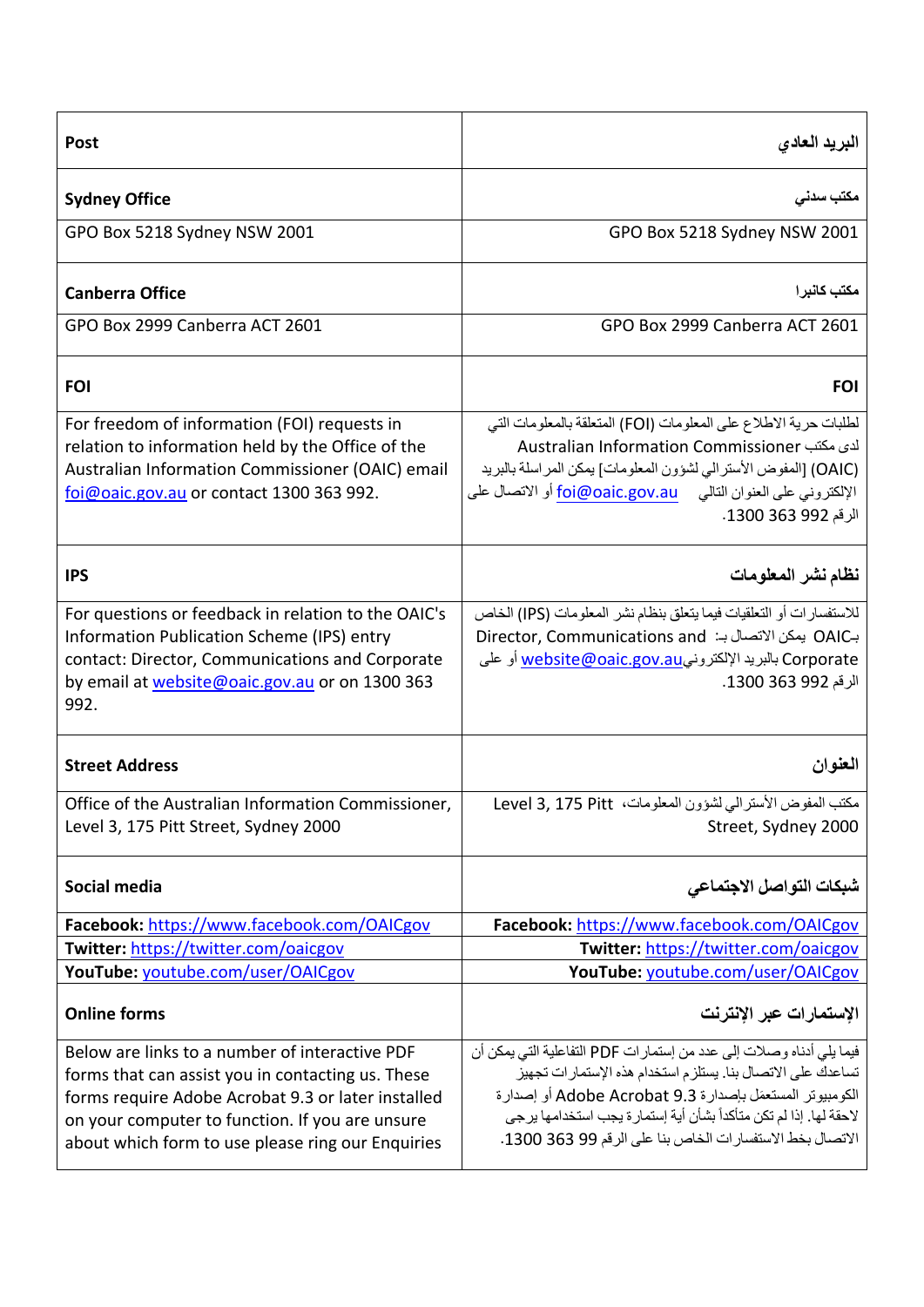| Line on 1300 363 992.                                                                                                                                                                                                                                                                                              |                                                                                                                                                                                                                                                                                                                                                |
|--------------------------------------------------------------------------------------------------------------------------------------------------------------------------------------------------------------------------------------------------------------------------------------------------------------------|------------------------------------------------------------------------------------------------------------------------------------------------------------------------------------------------------------------------------------------------------------------------------------------------------------------------------------------------|
| <b>Privacy Complaints</b>                                                                                                                                                                                                                                                                                          | الشكاوى المتعلقة بالخصوصية                                                                                                                                                                                                                                                                                                                     |
| Use this form to make a complaint about the<br>handling of your personal information by an<br>Australian Government agency or a private sector<br>organisation.                                                                                                                                                    | استخدم هذه الإستمارة لتقديم شكوى بشأن طريقة استخدام إحدى<br>الوكالات الحكومية أو منظمات القطاع الخاص للمعلومات الشخصية<br>الخاصة بك.                                                                                                                                                                                                           |
| <b>Privacy Complaint form</b>                                                                                                                                                                                                                                                                                      | <b>Privacy Complaint form</b>                                                                                                                                                                                                                                                                                                                  |
| <b>Freedom of information merits review</b>                                                                                                                                                                                                                                                                        | [إستمارة شكوى بشأن الخصوصية]<br>مراجعة جدارة قرار يتعلق بحرية الحصول على المعلومات                                                                                                                                                                                                                                                             |
| Use this form to request a review of an FOI<br>decision by an Australian Government agency.<br>Freedom of information merits review form                                                                                                                                                                           | استخدم هذه الإستمارة لطلب مراجعة لقرار اتخذته وكالة تابعة<br>للحكومة الأستر الية بشأن FOI.<br>Freedom of information merits review form [إستمارة]<br>مراجعة جدارة قرار يتعلق بحرّية الحصول على المعلومات]                                                                                                                                      |
| <b>Freedom of information complaints</b>                                                                                                                                                                                                                                                                           | الشكاوي بشأن حرية الحصول على المعلومات                                                                                                                                                                                                                                                                                                         |
| Use this form to complain about the way your FOI<br>request was handled by an Australian Government<br>agency.                                                                                                                                                                                                     | استخدم هذه الإستمارة لتقديم شكوى بشأن طريقة تعامل وكالة تابعة<br>للحكومة الأستر الية مع طلب قدمته بموجب FOI.                                                                                                                                                                                                                                   |
| Freedom of information complaint form                                                                                                                                                                                                                                                                              | Freedom of information complaint form [إستمارة]<br>شكوي بشأن حرية الحصول على المعلومات]                                                                                                                                                                                                                                                        |
| <b>Agency FOI extension of time requests</b>                                                                                                                                                                                                                                                                       | طلبات الوكالات لتمديد الوقت للتزويد بمعلومات بموجب FOI                                                                                                                                                                                                                                                                                         |
| Australian Government agencies can use this form<br>to lodge an extension of time request or to notify<br>of an agreed extension.                                                                                                                                                                                  | يمكن للوكالات التابعة للحكومة الأستر الية استخدام هذه الإستمارة<br>لإيداع طلب لتمديد الوقت أو للإخطار بموافقة على التمديد.                                                                                                                                                                                                                     |
| Agency FOI extension of time form                                                                                                                                                                                                                                                                                  | Agency FOI extension of time form                                                                                                                                                                                                                                                                                                              |
| <b>General enquiries</b>                                                                                                                                                                                                                                                                                           | الاستفسارات العامة                                                                                                                                                                                                                                                                                                                             |
| Use this form to make a general enquiry to the<br>OAIC. This form is not a complaint or review form<br>- those forms are found above.                                                                                                                                                                              | استخدم هذه الإستمارة للاستفسارات العامة من OAIC. هذه<br>الإستمارة ليست إستمارة شكوى أو إستمارة مر اجعة - يمكن العثور<br>على هاتين الإستمار تين أعلاه.                                                                                                                                                                                          |
| <b>General enquiries form</b><br>*Note on call costs: These calls can be made for a<br>local call cost from fixed residential landlines<br>anywhere in Australia, but calls from mobile and<br>pay phones may incur higher charges. Check with<br>the service provider for costings from mobile and<br>pay phones. | <b>General enquiries form</b><br>*ملاحظة بشأن تكاليف الاتصالات: يمكن إجراء هذه الاتصالات بكلفة<br>مكالمة محلية من الهواتف المنز لية الثابتة في أي مكان من أستر اليا، لكن<br>يمكن استيفاء تكاليف أعلى لقاء الاتصـالات من هواتف الموبـايل والـهواتف<br>المدفوعة. راجع شركة الاتصالات لمعرفة تكاليف الاتصال من هواتف<br>الموبايل والهوانف العامة. |
| **Notes about the online forms: These forms are<br>interactive PDF forms that can assist you in<br>contacting us or submitting a privacy complaint or                                                                                                                                                              | **ملاحظات بشأن الإستمارات الإلكترونية: هذه الإستمار ات هي<br>إستمار ات تفاعلية بنمط PDF ويمكن أن تساعدك على الاتصال بنا أو تقديم<br>شكوي بشأن الخصوصية أو تقديم مراجعة أو شكوي بشأن FOI. إذا لم تكن                                                                                                                                            |